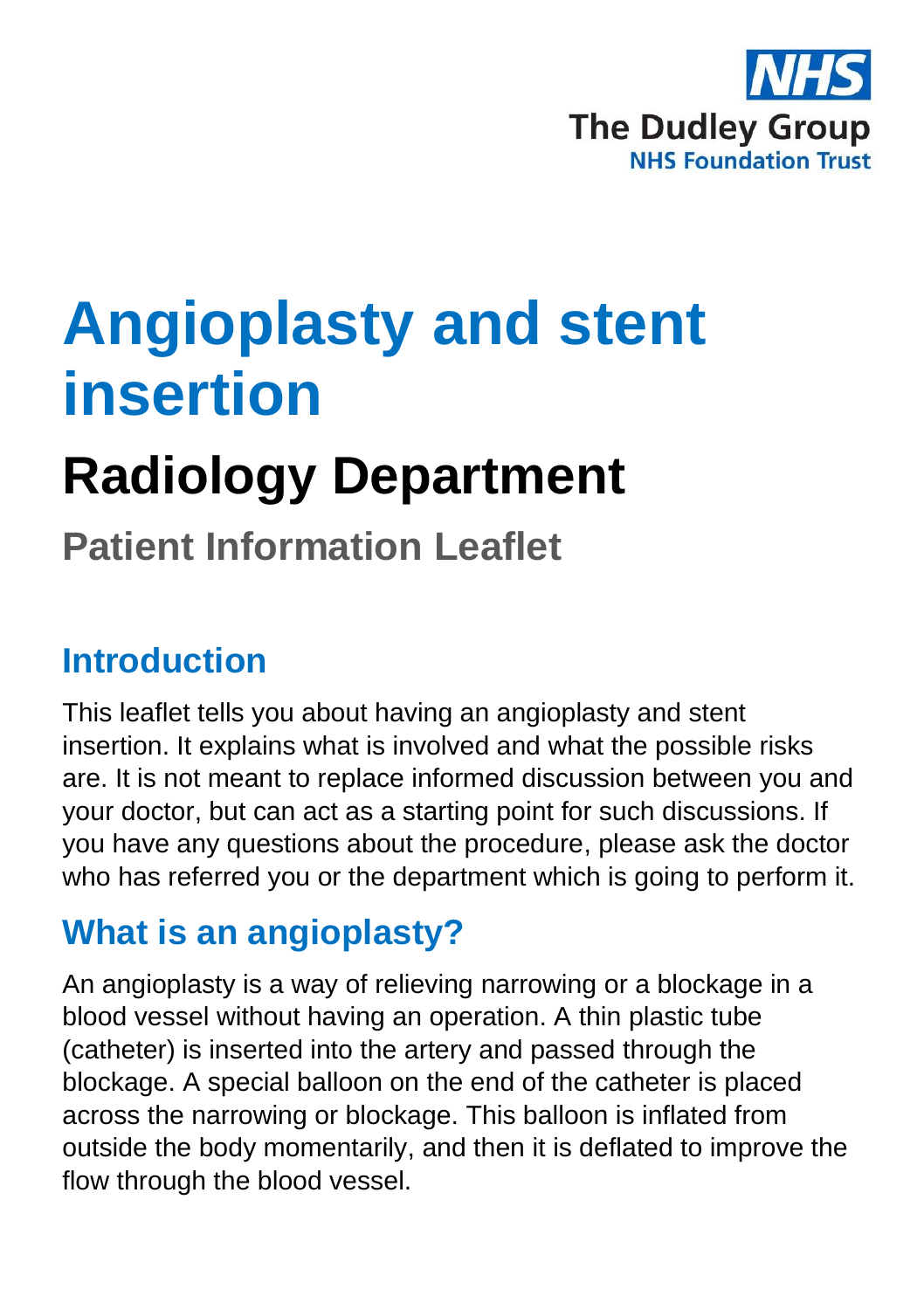#### **What is a stent?**

A stent is a special device made of metal mesh that is placed across a narrowing or blockage to keep the artery open.

#### **Why do you need an angioplasty?**

Your doctor has identified that there is a narrowing or blockage in one of your blood vessels that is causing you a problem. If the arteries in your legs are affected, this may be causing pain in your calf or thigh. This may occur after you have walked a certain distance, or it may be causing more severe symptoms, such as severe pain in your foot, especially at night. Other tests, such as a Doppler ultrasound scan, a computed tomography (CT) scan or a magnetic resonance imaging (MRI) scan may have already been performed.

#### **Are there any risks?**

Angioplasty is a very safe procedure, but as with any medical procedure, there are some risks and complications that can arise.

A small bruise (haematoma) around the site of the needle can occur, but this is quite normal. The bruise might be sore for a few days, but it will disappear in a few weeks. Rarely, a large bruise/bleeding may develop and require a small operation to drain it. It is very rare for bleeding from the procedure to cause a risk to life.

Occasionally, a tender pulsating swelling called a false aneurysm may develop over a few days due to ongoing leakage from the arterial puncture site. This can usually be treated by an injection of a blood-clotting agent under ultrasound guidance.

Very rarely, some damage can be caused to the artery by the catheter, or by displacement of the material causing a blockage in other arteries (an embolus). This may require a small operation or another procedure. It is rare for the procedure to put your leg/limb at risk.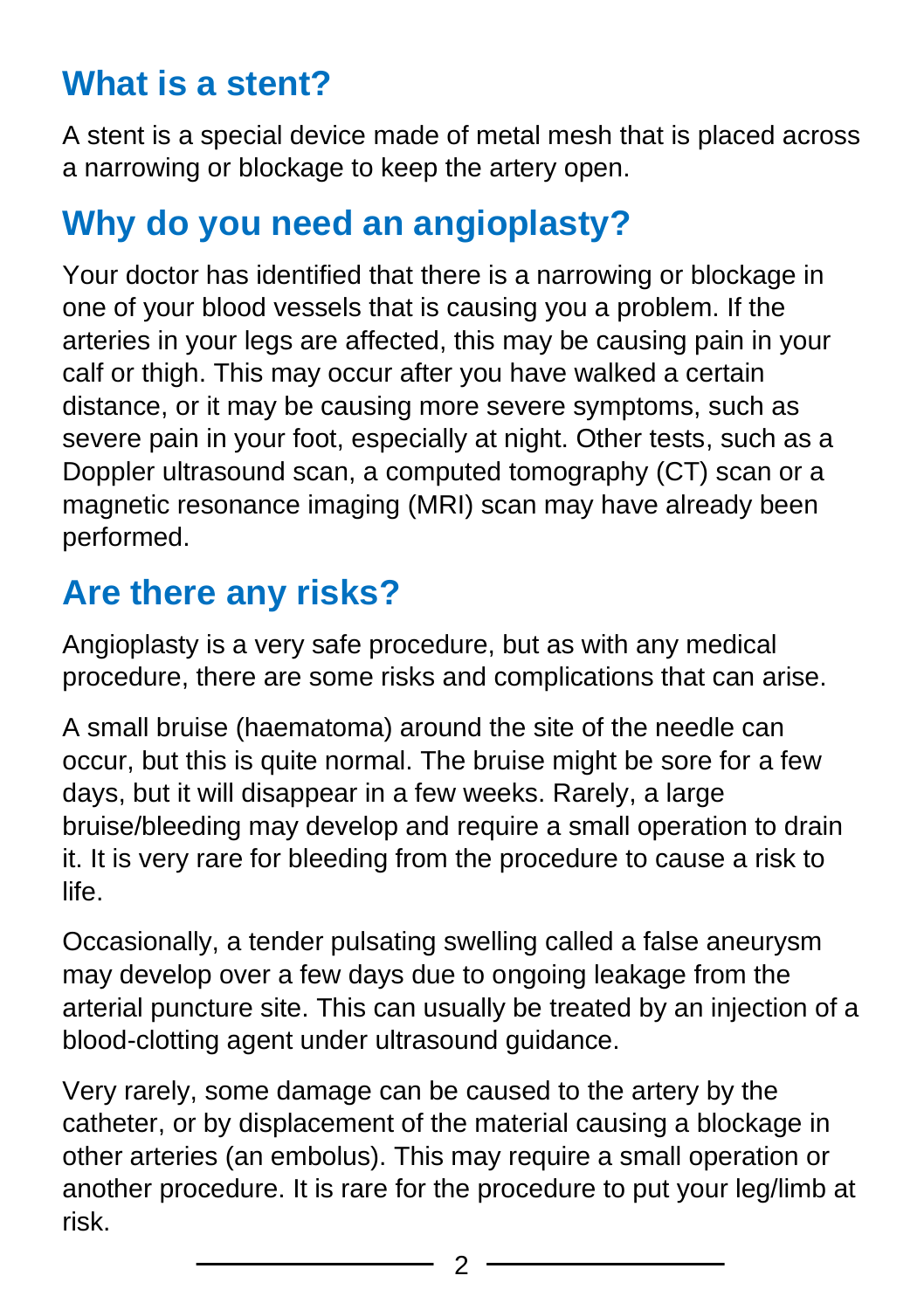The dye (contrast agent) used during the procedure is very safe, but occasionally, it can cause damage to the kidneys. This occurs mainly in patients whose kidney function is abnormal already, and this will be identified on the blood tests that are performed before the procedure. Allergic reactions to the dye are also possible, but they are very rarely serious.

#### **Are you required to make any special preparations?**

An angioplasty is usually carried out as a day case procedure under local anaesthetic. You may be asked not to eat for four hours before the procedure, although you may still drink clear fluids such as water

Before coming into hospital, you will have been asked about certain risk factors for vascular disease, unless you have to come into hospital as an emergency. These factors include checking your blood pressure, your kidney function, and making sure you are not on treatment for diabetes or blood clots. If you are taking warfarin, this will be stopped before the procedure and you may require admission to hospital to give you an alternative. If you are diabetic, your doctors will advise you about any changes needed to your normal medication. If you have any allergies or have previously had a reaction to the dye (contrast agent), you must tell the radiology staff before you have the test.

#### **Who will you see?**

You will see a specially trained team led by an interventional radiologist within the radiology department. Interventional radiologists are doctors who have special expertise in reading the images and using imaging to guide catheters and wires to aid diagnosis and treatment.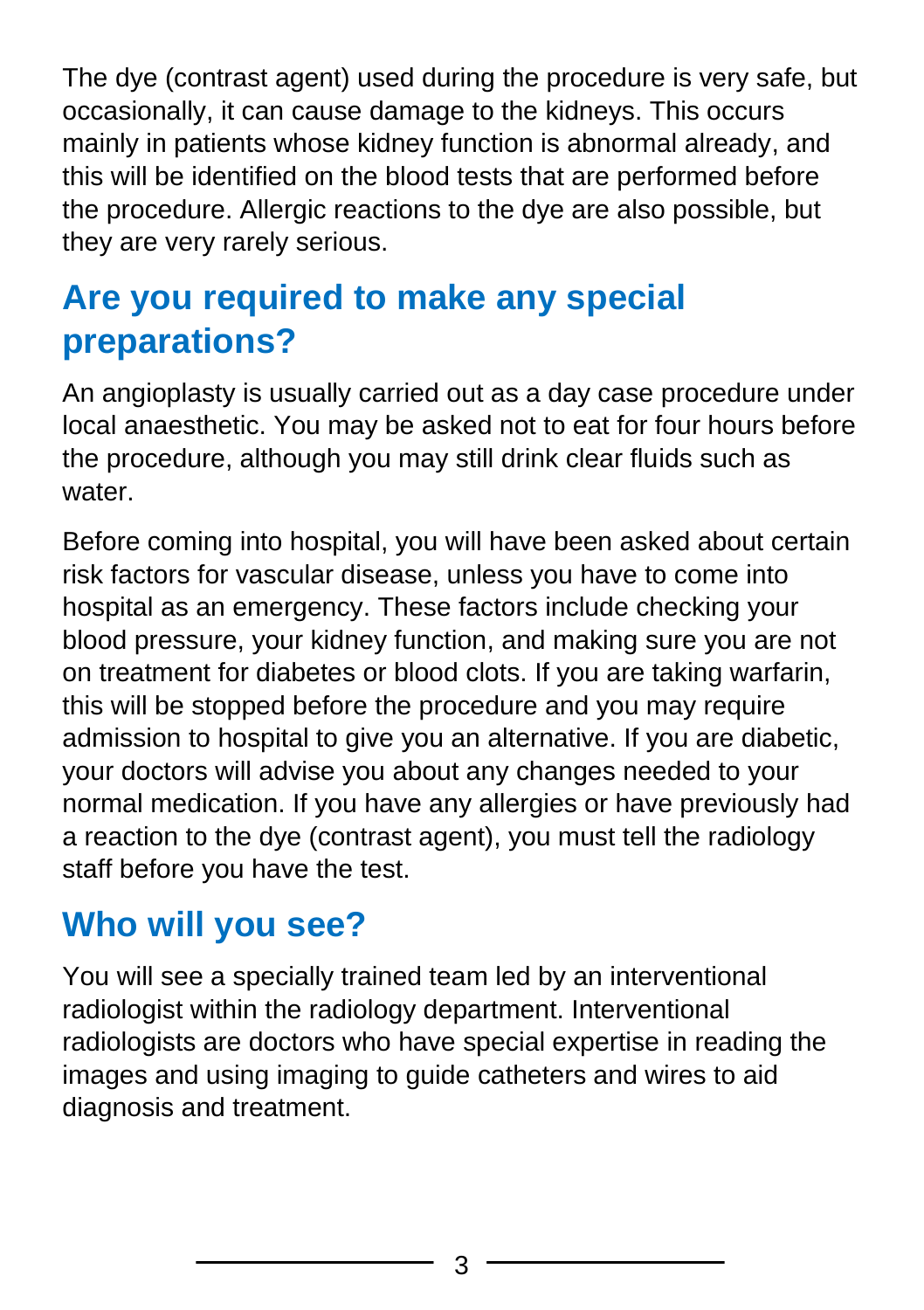#### **Where will the procedure take place?**

The procedure will take place in the angiography suite or theatre. This is usually located within the radiology department. This is similar to an operating theatre, into which specialised X-ray equipment has been installed.

#### **What happens during an angioplasty?**

Before the angioplasty, the interventional radiologist will explain the procedure and ask you to sign a consent form. Please feel free to ask any questions that you may have, and remember that even at this stage, you can decide against going ahead with the procedure if you so wish.

You will be asked to get undressed and put on a hospital gown. A small cannula (thin tube) may be placed into a vein in your arm. You may require a fluid drip to help your kidney function before the angioplasty. You will be asked to lie on the X-ray table, generally flat on your back. The X-ray machine will be positioned above you. You may have monitoring devices attached to your chest and finger, and you may be given oxygen.

An angioplasty is performed under sterile conditions and the interventional radiologist and radiology nurse will wear sterile gowns and gloves to carry out the procedure. Your skin near the point of insertion, usually the groin area, will be swabbed with antiseptic and you will be covered with sterile drapes. The skin and deeper tissues over the blood vessel will be numbed with local anaesthetic.

A needle, followed by a wire and catheter (fine plastic tube), will be inserted into the artery and guided to the correct position to obtain the images required. Once the narrowing or blockage has been identified, a balloon is inflated to open up the artery and allow more blood to flow. Occasionally, the interventional radiologist will decide to place a stent (metal mesh) to keep the artery open. This is placed in exactly the same way as the balloon.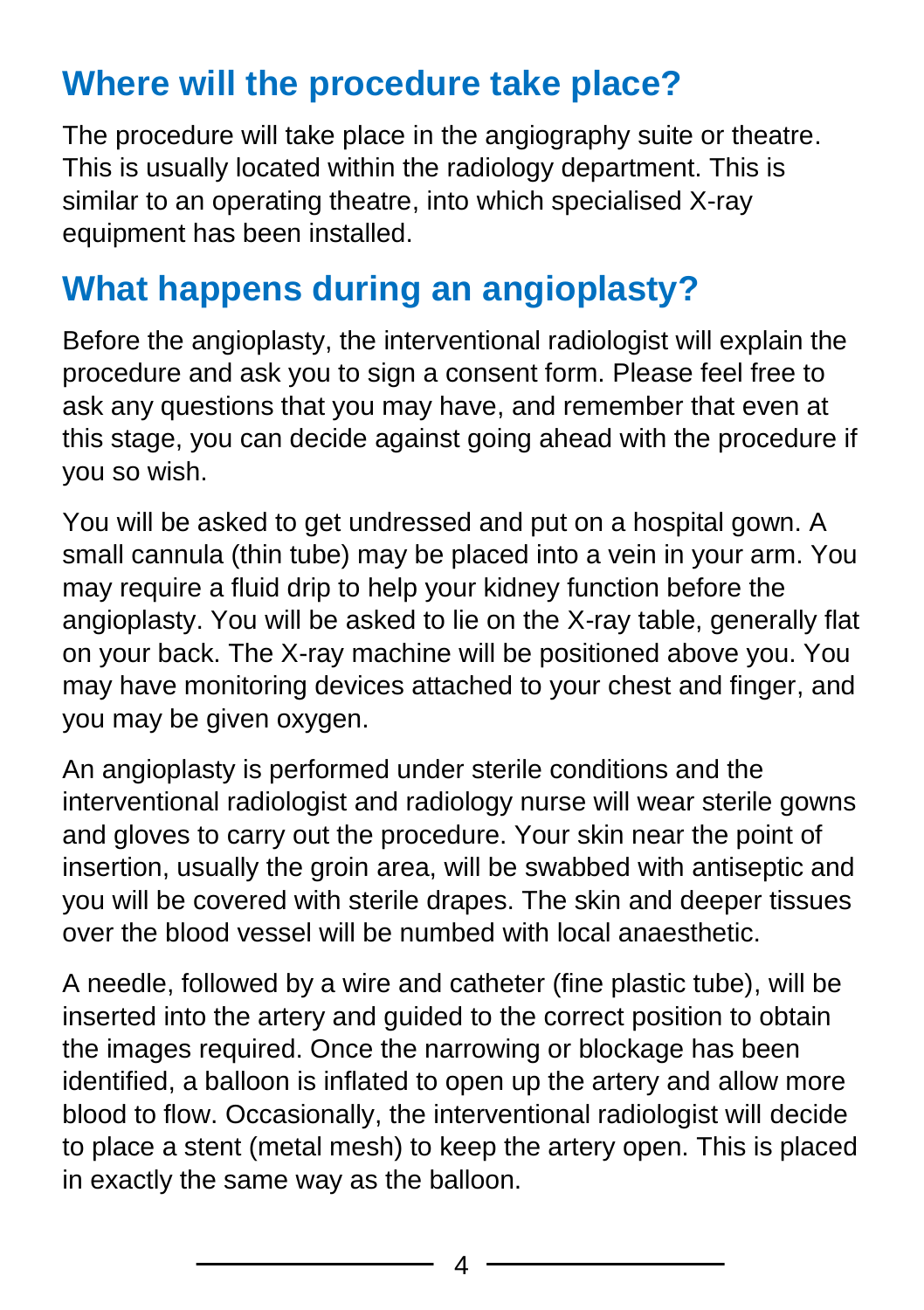Once the interventional radiologist is satisfied with the images, the catheter will be removed. Firm pressure will be applied to the skin entry point for about ten minutes to prevent any bleeding. Sometimes, a special device may be used to close the hole in the artery.

### **Will it hurt?**

It may sting a little when the local anaesthetic is injected. You may feel a warm sensation for a few seconds when the dye is injected, and you may feel like you are passing urine. An angioplasty is not painful, although you may feel a little discomfort when the balloon is inflated.

### **How long will it take?**

Every patient is different, and it is not always easy to predict. However, expect to be in the radiology department for about one to two hours.

#### **X-ray precautions**

The procedure uses X-rays, and these use a small amount of radiation which may add slightly to the normal risk of cancer.

Your doctor thinks that the benefit of the examination outweighs the risks. However, if you are concerned about these possible risks, please discuss these with this doctor.

For more information, visit:

[https://www.gov.uk/government/publications/medical-radiation](https://www.gov.uk/government/publications/medical-radiation-patient-doses/patient-dose-information-guidance)[patient-doses/patient-dose-information-guidance](https://www.gov.uk/government/publications/medical-radiation-patient-doses/patient-dose-information-guidance)

**If you are a female patient, you must tell us if you are or might be pregnant before you attend for your scan.**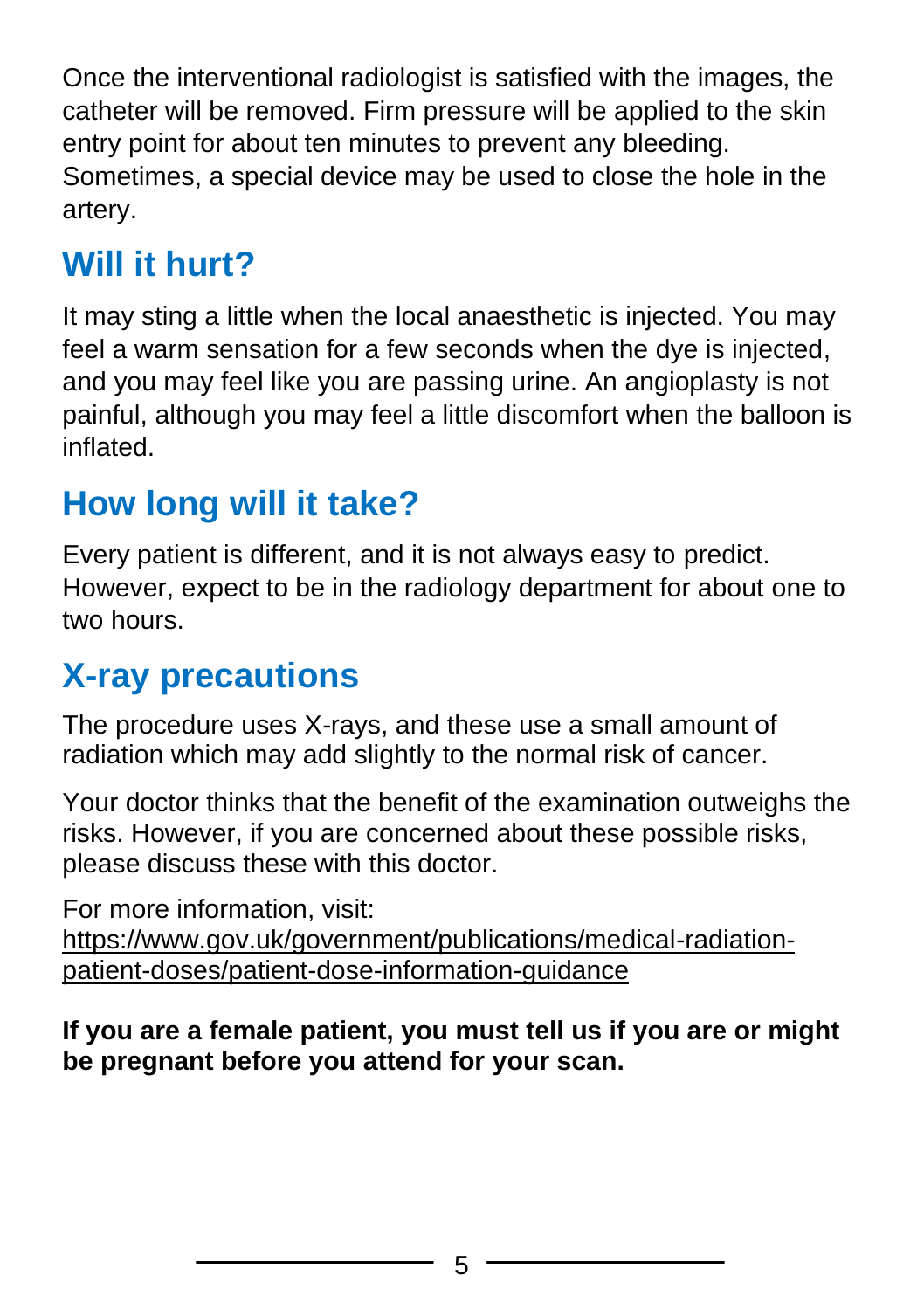#### **What happens afterwards?**

You will be taken back to your ward. Nursing staff will carry out routine observations including your pulse and blood pressure, and they will also check the treatment site. You will generally stay in bed for a few hours, until you have recovered and are ready to go home.

## **Finally**

Some of your questions should have been answered by this leaflet, but remember that this is only a starting point for discussion about your treatment with the doctors looking after you. Make sure you are satisfied that you have received enough information about the procedure.

#### **Contact**

The British Society of Interventional Radiology

[www.bsir.org](http://www.bsir.org/)

Department of Radiology Russells Hall Hospital West Wing, Ground Floor Pensnett Road **Dudley** West Midlands DY1 2HQ

© This leaflet has been reproduced with kind permission from British Society of Interventional Radiology